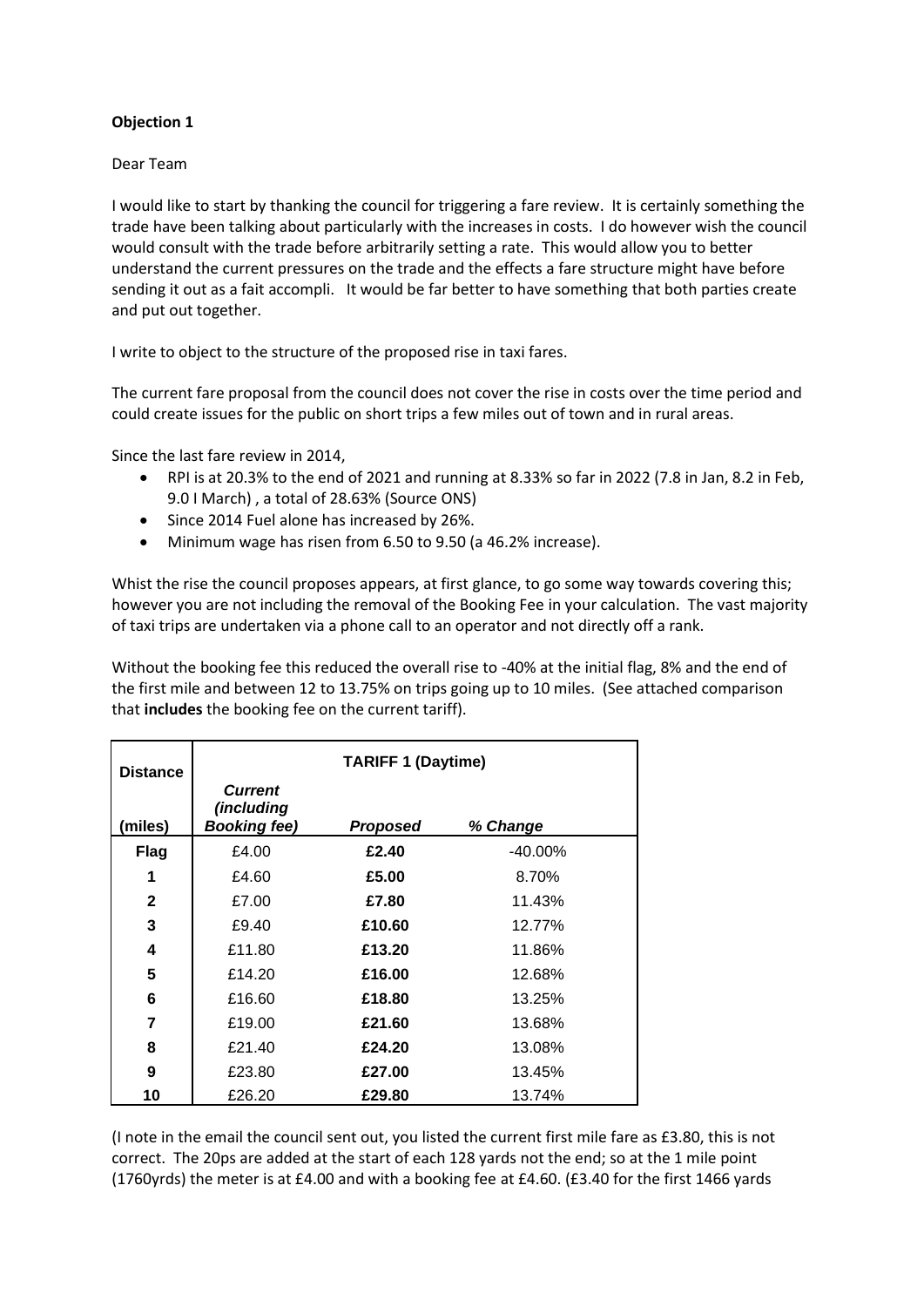leaves 294 yards. 294 yard / 146.6 yrds = 2.0054 ticks, two completed ticks and the third just started, so the meter would just tick onto £4.00 at the 1759.3 yrds. I only mention this as my charts first mile differs from the value stated in the councils email.

This rise is not enough needs to keep up with inflation \ cost of living increases and needs to be around 20% to 25% just to keep drivers income static and to stop more driver leaving the trade.

Without a rise in line with the cost of living increase, whist not obvious has a risk to public safety.

### Risk to public safety

Whist fares may not be an apparent risk to public safety it does have an effect. With costs rising and fares falling behind, a driver has to take some action to combat the effective loss in income. As a taxi driver you only have a few ways to do this

- 1. Increase your fares to keep with inflation\cost of living
- 2. Reduce your costs
- 3. Work longer hours

Options 2 and 3 are both a risk to public safety.

The only way a driver can reduce his cost is to reduce the maintenance of the vehicle. Service the vehicle less often, buy cheap tyres or worse run the tyres illegally to a less than legal limit Alternatively they could increase their working hours. This creates a driver who may be tired or fatigued, driving members of the public. Both of these options create a major risk to public safety.

Additional during Covid drivers left the trade to work elsewhere as they could not earn a living. VGT Taxis are engaging with 35% less drivers today than we were before Covid. This leads us to turning away passengers as we cannot undertake all the trips. This also leads to passenger safety issues as a passenger could be left stranded late at night with no means of getting home.

We need to encourage drivers back in the trade and we need to stop more departing.

If drivers can earn more driving for Amazon, Just Eats or Tesco, where they don't have to deal with the public to the same degree as a taxi driver, nor do they have to undertake a DBS, Driving assessment, knowledge test, Safeguarding training, disability awareness, medical (and all the associated costs) and provide a vehicle less than 3 years with hefty insurance costs compared to delivering food; you will lose your taxi driving work force. This would impact so many areas of a **vital** local transport network (Surrey home to school transport, Social care transport as well as local people to and from work, doctors and hospital or going out and getting home safely in the evenings)

To help address these issues we need to get more drivers back into driving taxis and whilst they can earn more elsewhere this won't occur. The fares need to rise in line with the cost of living which the council suggest fare chart does not do.

The other issues with the fare chart you have proposed are as follows;

A taxi fare is made up of a number of components and this need to be balanced to create a fare structure that will provide a workforce with an acceptable wage vs hours worked and the passengers with a fair pricing structure for the area they are in whilst not adversely effecting passenger safety.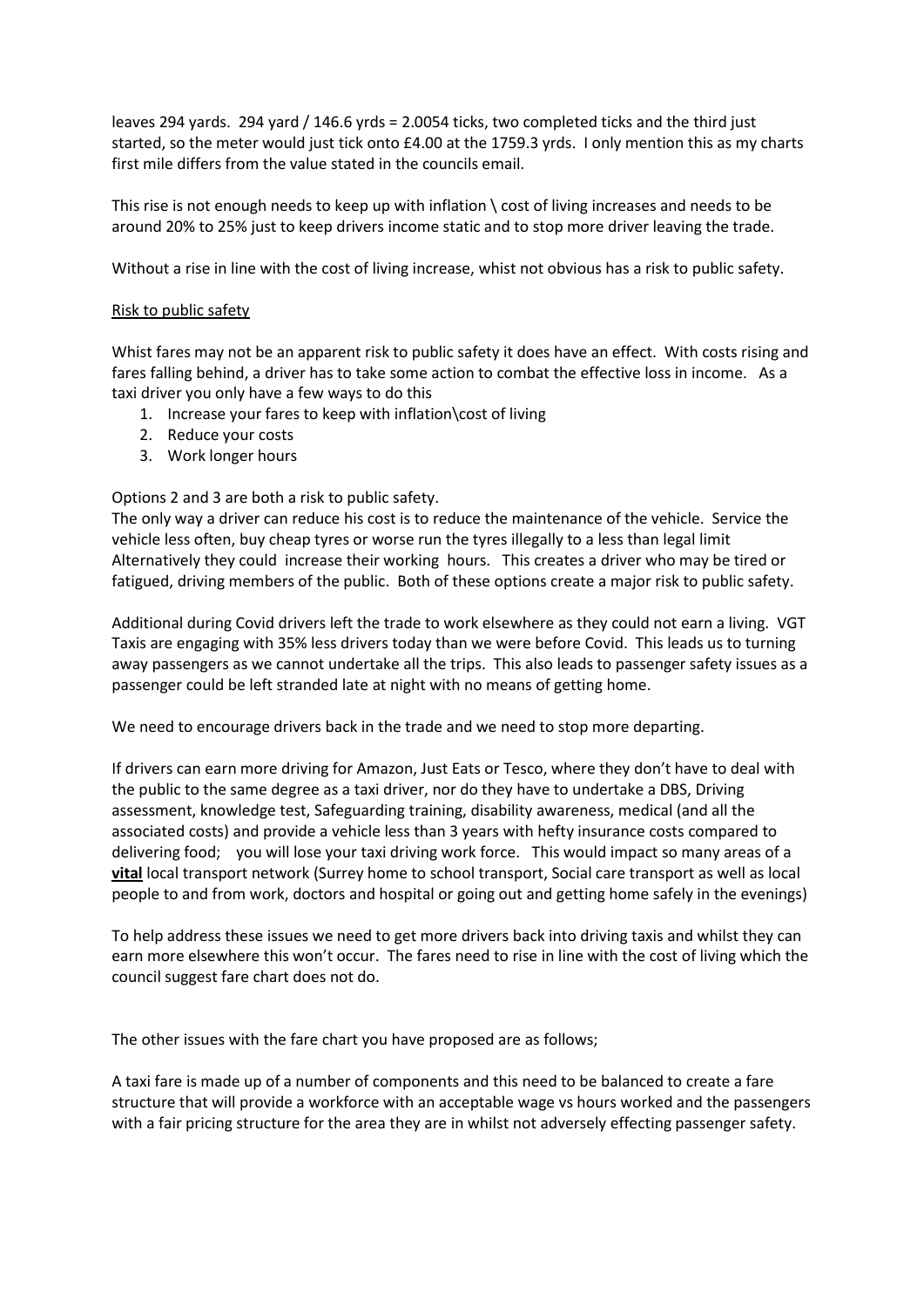My concerns with the councils suggested fare structure are; the **initial flag**, **waiting time** and the extras (removed **Booking Fee** & and no increase in the **Sunday Rate**)

**Waiting time**; the council proposal has set the waiting time too high. At 20p per 22 seconds you have an hourly waiting time of £32.72 during the day, £49.09 at night. This is currently set £18 during the day, therefore a rise of over 81%.

I would like to see this reduced and the savings in this area applied to other areas of the fare chart.

This should be set to £24 an hour and £36 an hour at time and a half; 20p per 30 seconds during the day, 30p per 30 seconds at night and 40p per 30 seconds during double fare.

**Initial Starting Flag and Booking fee** - short trips; driver may wait on a rank for hours between trips and a minimum fare trip of £2.40 or a short trip, will not bring a driver anywhere near the national minimum wage or the ability to earn a living. Drivers in Farnham will undertake around 10 to 15 trips a day , getting a handful of minimum fare or very short trips in a day seriously effects your income and the base fare needs to be higher. Drivers have to be able to earn a day's wage or they will continue to leave the trade and work elsewhere.

As mentioned, the trade is already 35% down on numbers as drivers have left the trade and have not returned. This creates a passenger safety issue where customers cannot get a taxi and could be left stranded.

The risk of a passenger not being able to get a taxi is further increase when you combine a reduced minimum fare with the removal of the Booking fee.

Most trips nowadays are not taken from a rank. The public use apps or phone a booking office for a taxi. The driver has to travel to the customer's location and return to the rank once free. This incurs additional cost over and above a job from a rank and a booking fee is designed to help contribute to those costs. A driver on a booking will pay

- 20% commission to the taxi office (who use this to pay the staffs wages to answer the phones, purchase computer and phone systems etc.)
- The average car costs around 60p per mile to upkeep (a taxi will be higher due to licenses and tests costs). . (source [https://media.rac.co.uk/blog\\_posts/typical-vehicle-running](https://media.rac.co.uk/blog_posts/typical-vehicle-running-costs-for-petrol-engine-cars-42585)[costs-for-petrol-engine-cars-42585\)](https://media.rac.co.uk/blog_posts/typical-vehicle-running-costs-for-petrol-engine-cars-42585)

The drivers (objector) engage with in Farnham is almost all Hackney Carriages. What driver is going to leave the town centre rank, drive 3 miles to Rowledge to take a little old lady to the Rowledge shops and then drive 3 miles back? With 6 miles of "dead" miles (travelling to the pickup and back to the rank once free) the costs to the driver would be £3.60 plus the £0.48 commission paid to the company (20% of 2.40) =  $E4.08$ . He would receive a fare of £2.40 a loss of £1.68.

Who is going to undertake short trips that are more than a mile or 2 away from the ranks? The trip would be loss making and the low initial rate and no booking fee WILL leave many customers stranded.

If Drivers won't undertake the short trips away from the town centre and as an operator I would be force not to take bookings for those trips, leaving some members of the public stranded.

Waverley is a rural area so this will effect other towns in Waverley not only Farnham. Booking fees exist in Rushmoor, Hart & East Hampshire (where the booking fee is £3.00, most likely due to the very rural nature of the borough)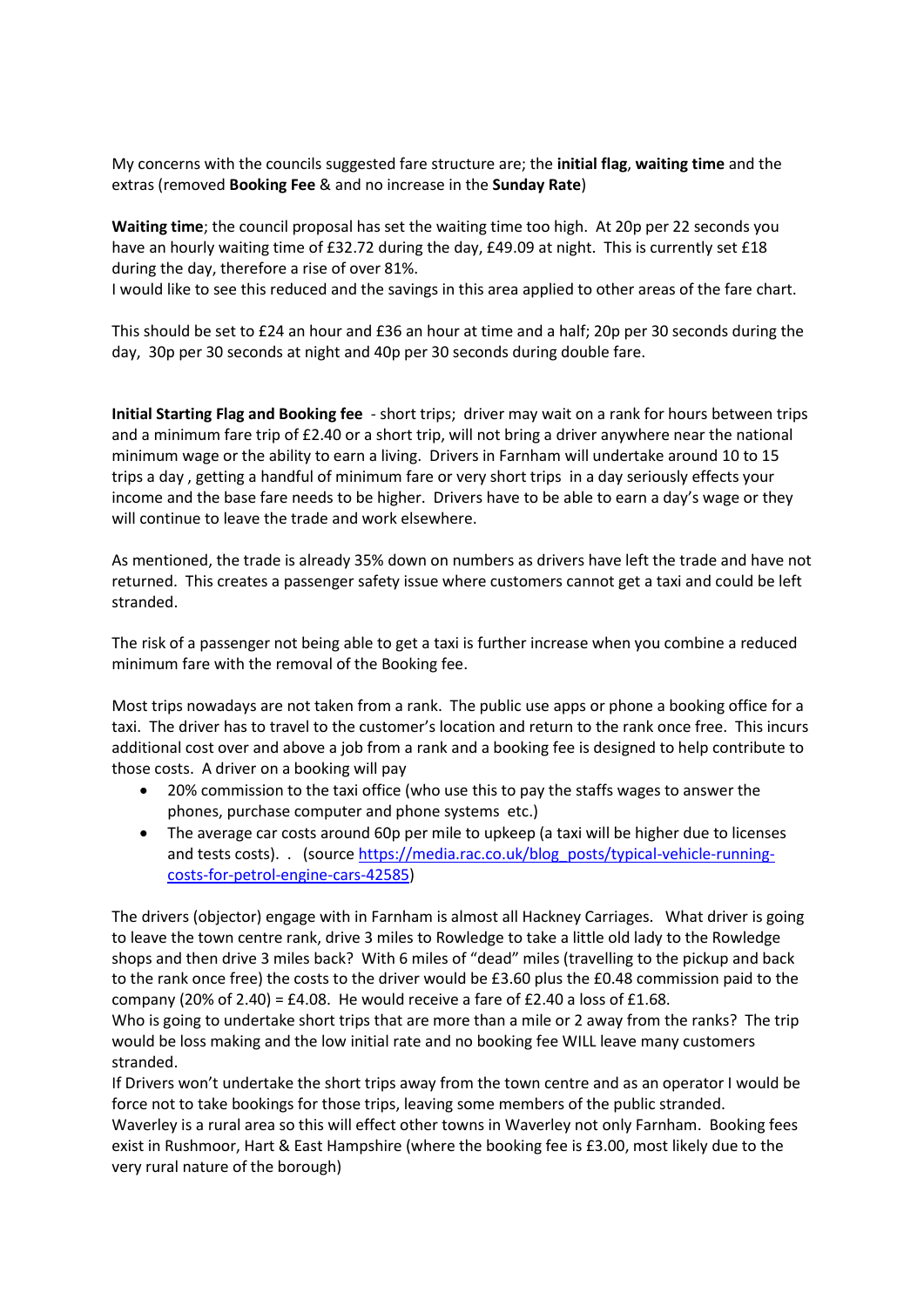It is **vital** that the booking fee is retained to allow passengers further out from the town centre, access to a taxi service.

We also need to address an issue on Sundays. Very few drivers work on a Sundays, I have 1 driver (at any one time) throughout the day. We need to encourage more drivers to work on a Sunday to ensure the public can get a taxi. I would suggest that the 60p Sunday rate also needs to rise. The 22:00 change to the night rate is also in place to encourage a driver to stay working on a Sunday night.

To address the issues laid out above I would like to propose an alternative chart as laid out in the attached documents. In summery I would propose:

Initial Flag = £4.00 First Mile fare = £5.00 (matching the councils proposal) Running mile = £2.75 (20p per 128 yrds) (matching the councils proposal) Booking fee = £1.00 Sunday rate = £1.00 Per person fee above 4 people = £1.00 (This will remove some cost if 2 to 4 passengers are travelling; realistically it doesn't cost any

extra if 1 or 4 people to travel in a normal saloon. However when 5 to 8 passengers want to travel, they are saving the price of two taxis and the driver has had to invest in a MPV\minibus incurring the additional cost of purchase and higher fuel costs. This will lower the fare slightly when 2 to 4 passengers travel, reward the driver who invests in MPV and whilst the customer may pay an additional  $E1$  per person over 4, it's still a saving over 2 taxis.)

This suggested chart has a higher flag to cover the more rural/shorter trips but the same costs at the first mile and each mile thereafter, up to 10 miles, as the council's proposal. It retains and raises the booking fee, again aimed at getting shorter trips or tips outside of the town centre covered, and is balanced out by the reduced waiting time and reduced occurrence of the per person fee (on trips with 2 to 4 passengers).

The idea of this fare chart structure is to provide a high enough rise to match the cost of living rises, keeping people driving taxis and hopefully encouraging some to come back; and to ensure passengers can get a taxi when they need one, even if the live outside of the town centre.

As always, I would be happy to meet with the council representative to discuss this further.

Please find attached

Fare increase Waverly (details from this email in a word document for ease of printing) Proposed Fare Chart with (Objector's) suggested tariff.

Price comparisons sheets

- Current Council Rate vs Propose Council Rate (including Booking Fee)
- Current Council Rate vs Proposed (Objector) Rate (including Booking Fee)
- Current Council Rate vs Proposed (Objector) Rate
- Proposed Council Rate vs Proposed (Objector) Rate

*(Note: (Objector) – Name redacted)*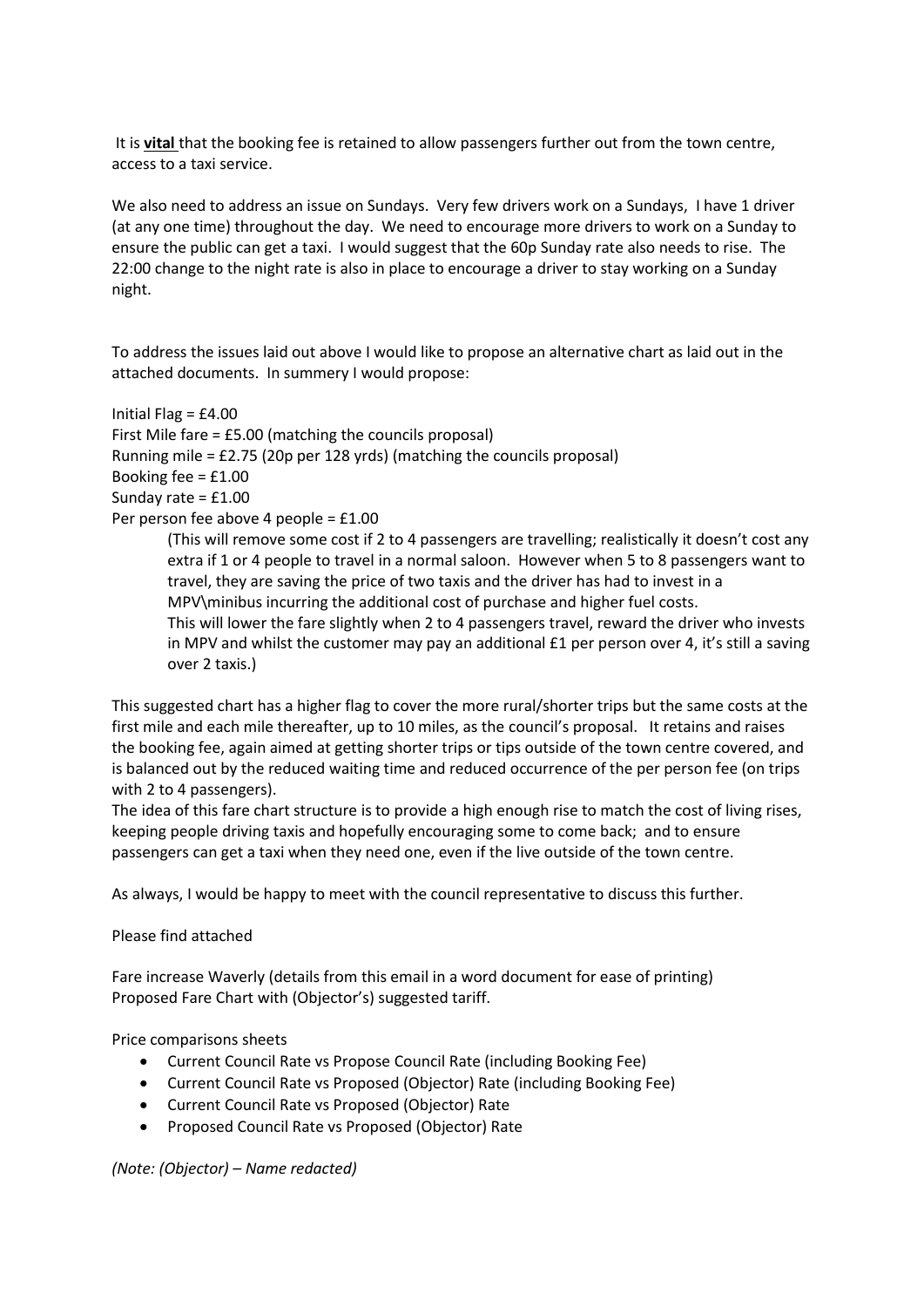## **Proposed Fare Chart Layout**

| Meter Rate 1 - Basic Fare |                                                                   |        |       |  |  |  |
|---------------------------|-------------------------------------------------------------------|--------|-------|--|--|--|
|                           | For the first 1152 yrds/1053.3 metres or uncompleted part         |        | £4.00 |  |  |  |
|                           | For each subsequent MILE (Charged at 20p per 128 yard/117 metres) |        |       |  |  |  |
|                           | Waiting time £24 an hour (Charged at 20p per 30 second period)    |        | £0.20 |  |  |  |
| <b>Example Fare</b>       | 1 Mile                                                            | £5.00  |       |  |  |  |
|                           | 2 Miles                                                           | £7.80  |       |  |  |  |
|                           | 3 Miles                                                           | £10.60 |       |  |  |  |
|                           |                                                                   |        |       |  |  |  |

|                                                                                                           | Meter Rate 2 - NIGHT RATE, BANK HOLIDAYS                          |        |      |  |  |  |  |
|-----------------------------------------------------------------------------------------------------------|-------------------------------------------------------------------|--------|------|--|--|--|--|
| (Fare and a Half)<br>Any night between 23:00-06:59 & Sunday from 22:00, New Years Eve between 1800 - 2259 |                                                                   |        |      |  |  |  |  |
|                                                                                                           |                                                                   |        |      |  |  |  |  |
|                                                                                                           | For the first 1152 yrds/1053.3 metres or uncompleted part         |        | £6.0 |  |  |  |  |
|                                                                                                           | For each subsequent MILE (Charged at 30p per 128 yard/117 metres) |        | £4.1 |  |  |  |  |
|                                                                                                           | Waiting time £36 an hour (Charged at 30p per 30 second period)    |        | £0.3 |  |  |  |  |
|                                                                                                           |                                                                   |        |      |  |  |  |  |
| <b>Example fare</b>                                                                                       | 1 Mile                                                            | £7.50  |      |  |  |  |  |
|                                                                                                           | 2 Miles                                                           | £11.70 |      |  |  |  |  |
|                                                                                                           | 3 Miles                                                           | £15.90 |      |  |  |  |  |

## **EXTRAS**

Any hire booked by phone, radio, internet or other prior arrangement For Each additional passenger above four passengers

|                                                                   | Meter Rate 3 - CHRISTMAS\BOXING DAY\NEW YEAR                                 |        |       |  |  |
|-------------------------------------------------------------------|------------------------------------------------------------------------------|--------|-------|--|--|
| (Double Fare)                                                     |                                                                              |        |       |  |  |
|                                                                   | All Day Christmas Day\Boxing Day\New Years Day & Christmas Eve\New Years Eve |        |       |  |  |
| lbetween 2100 - 2359                                              |                                                                              |        |       |  |  |
| For the first 1152 yrds/1053.3 metres or uncompleted part         |                                                                              |        |       |  |  |
| For each subsequent MILE (Charged at 40p per 128 yard/117 metres) |                                                                              |        |       |  |  |
|                                                                   | Waiting time £48.00 an hour (Charged at 40p per 30 second period)            |        | £0.30 |  |  |
| <b>Example fare</b>                                               | 1 Mile                                                                       | £10.00 |       |  |  |
|                                                                   | 2 Miles                                                                      | £15.60 |       |  |  |
|                                                                   | 3 Mile                                                                       | £21.20 |       |  |  |
|                                                                   | Plus any applicable extras & waiting time                                    |        |       |  |  |
|                                                                   |                                                                              |        |       |  |  |

|                                                                   | Meter Rate 4 - Sunday                                          |        |       |  |
|-------------------------------------------------------------------|----------------------------------------------------------------|--------|-------|--|
|                                                                   | Sunday between 07:00 & 21:59. Unless rate 2 or 3 applies       |        |       |  |
|                                                                   | For the first 1152 yrds/1053.3 metres or uncompleted part      |        | £5.00 |  |
| For each subsequent MILE (Charged at 20p per 128 yard/117 metres) |                                                                |        |       |  |
|                                                                   |                                                                |        | £2.75 |  |
|                                                                   | Waiting time £24 an hour (Charged at 20p per 30 second period) |        |       |  |
|                                                                   | 1 Mile                                                         | £6.00  | £0.20 |  |
|                                                                   | 2 Miles                                                        | £8.80  |       |  |
| <b>Example fare</b>                                               | 3 Miles                                                        | £11.60 |       |  |

## **FOULING CHARGE**

Any fouling to the interior of the cab making it unfit for hire upto £100

£1.00 £1.00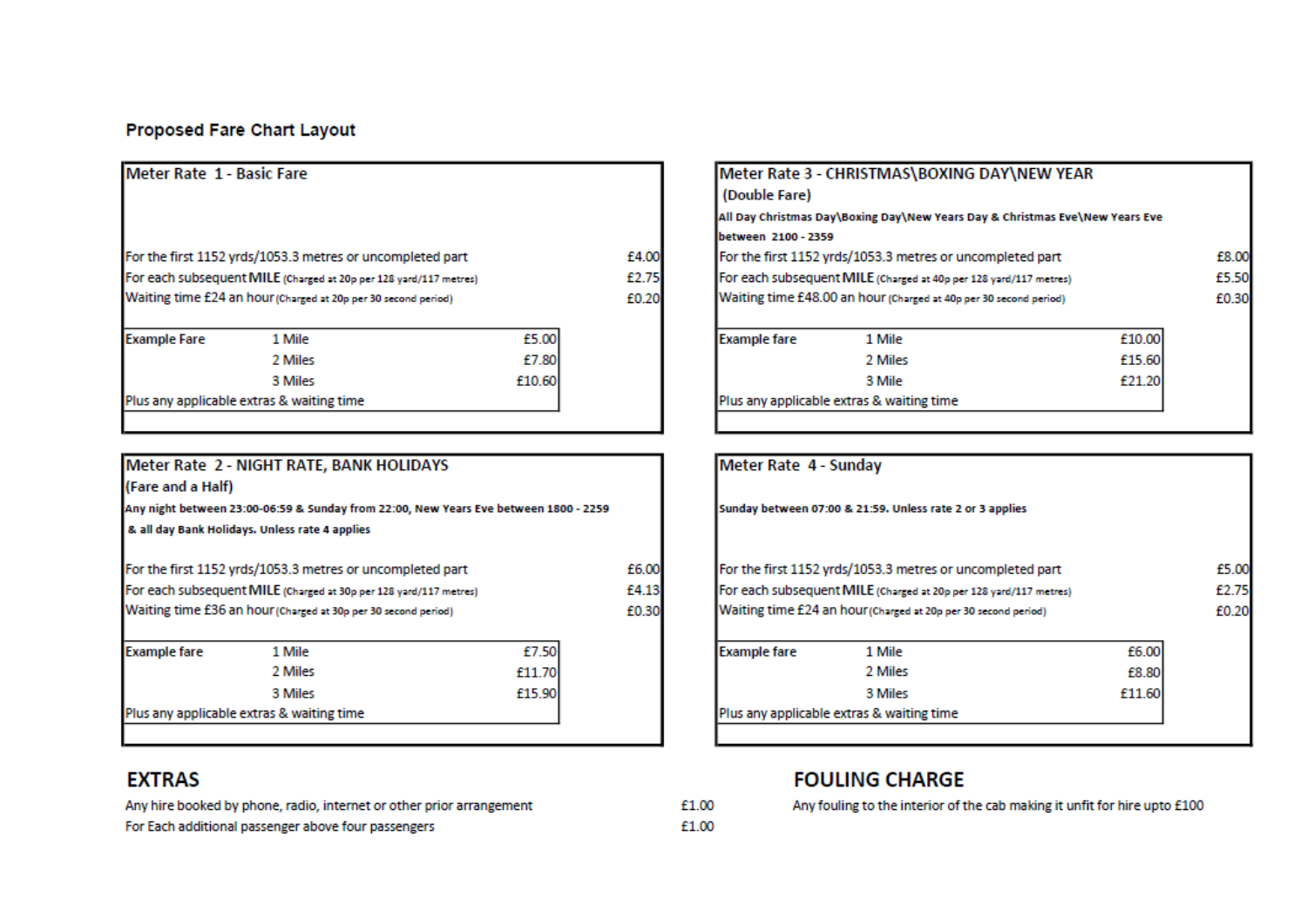#### Current rate vs Proposed Rate including Booking Fee

| <b>CURRENT TARIFF</b>        |                              |                                |
|------------------------------|------------------------------|--------------------------------|
| Name:                        | Name:                        | IName:                         |
| TARIFF 1 - Bacio Fare        | TARIFF 2 Evenings\Bank Ho    | <b>TARIFF 3 - XmacWew Year</b> |
| Dato:                        | 31/01/2014                   | Date:                          |
| 31/01/2014                   | Date:                        | 31/01/2014                     |
| 5100.00                      | £100.00                      | 5100.00                        |
| Solling charge:              | <b>Solling charge:</b>       | <b>Solling charge:</b>         |
| Walt: I                      | <b>Walt:</b>                 | <b>Walt:</b>                   |
| 40 (secs)                    | 40 (secs)                    | 40 (secs)                      |
| £4.00 A                      | £5.70 A                      | E7.40 A                        |
| Flag fall:                   | <b>Flag fall:</b>            | <b>Flag fall:</b>              |
| 1466 <sub>B</sub>            | 1466 <sup>B</sup>            | 1466 <sup>B</sup>              |
| Initial yardage:             | Initial yardage:             | Initial yardage:               |
| 146.6 C                      | $146.6$ C                    | $146.6$ C                      |
| <b>Unit thereafter:</b>      | Unit thereafter:             | Unit thereafter:               |
| 0.2 D                        | $0.3$ D                      | 0.4 D                          |
| Price unit:                  | Price unit:                  | Price unit:                    |
| 400                          | Initial Walting Time (sees): | Initial Walting Time (sees):   |
| Initial Walting Time (sees): | 400                          | 400                            |

**PROPOSAL** 

| Name:                        | Name:                        | <b>IName:</b>                 |
|------------------------------|------------------------------|-------------------------------|
| TARIFF 1 (Daytime)           | TARIFF 2 (Nights\Bank Hole   | <b>TARIFF 3-Xmac\New Year</b> |
| £100.00                      | £100.00                      | £100.00                       |
| Solling charge:              | <b>Solling charge:</b>       | Solling charge:               |
| 22 (secs)                    | $22$ (secs)                  | 22 (secs)                     |
| <b>Walt:</b>                 | <b>Walt:</b>                 | Walt:                         |
| £2.40 A                      | £6.00 A                      | £8.00 A                       |
| Flag fall:                   | <b>Flag fall:</b>            | <b>Flag fall:</b>             |
| 128 B                        | 1152 <sup>B</sup>            | 1152 <sup>B</sup>             |
| Initial yardage:             | Initial yardage:             | Initial yardage:              |
| <b>Unit thereafter:</b>      | 128 C                        | Unit thereafter:              |
| 128 C                        | Unit thereafter:             | 128 C                         |
| Price unit:                  | $0.3$ D                      | $0.4$ D                       |
| $0.2$ D                      | Price unit:                  | Price unit:                   |
| 22                           | 198                          | 198                           |
| Initial Walting Time (sees): | Initial Walting Time (sees): | Initial Walting Time (sees):  |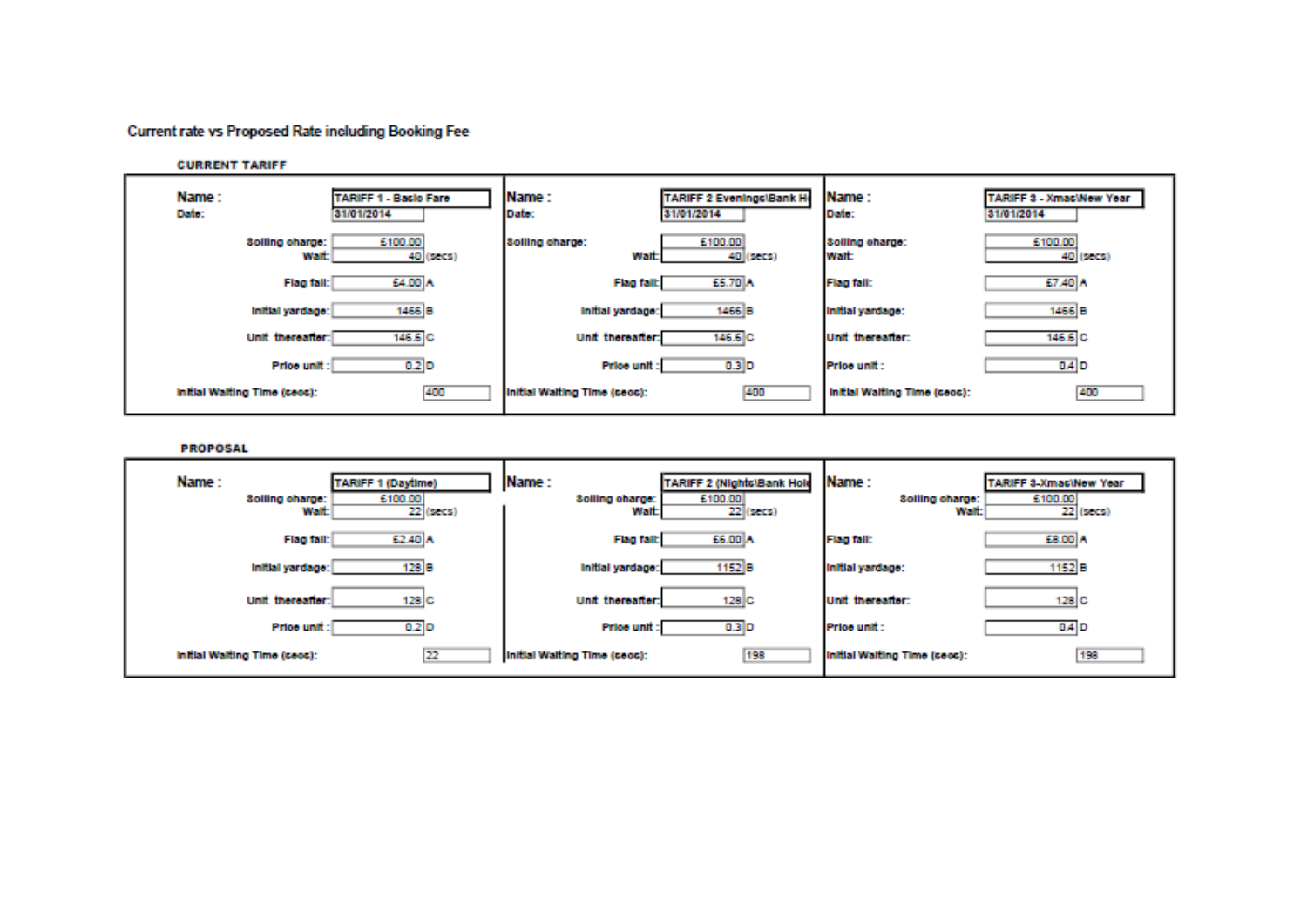| <b>Distance</b> |          | <b>TARIFF 2 (Nights)Bank Holidays)</b><br><b>TARIFF 1 (Daytime)</b> |            |         |          | <b>TARIFF 3 (Night &amp;Bank Holiday)</b> |          |          |          |
|-----------------|----------|---------------------------------------------------------------------|------------|---------|----------|-------------------------------------------|----------|----------|----------|
| (infles)        | Current  | Proposed                                                            | % Change   | Current | Proposed | % Change                                  | Current  | Proposed | % Change |
| <b>Hag</b>      | \$4.00   | 42.40                                                               | $-40.00\%$ | 55.70   | 938,00   | 5.26%                                     | 57.40    | 28.00    | 8.11%    |
|                 | \$4,60   | 25.00                                                               | 8.70%      | 55.60   | 27,50    | 13.64%                                    | 523.619  | 210.00   | 16,29%   |
|                 | 57.00    | 97.80                                                               | 11.43%     | 510.20  | 5311.70  | 14.71%                                    | 613.40   | 215.00   | 16.42%   |
| œ               | \$20,400 | 210.00                                                              | 12.77%     | 513.00  | 516.90   | 15.22%                                    | 518.20   | 421.20   | 16.48%   |
|                 | 611.80   | 213,20                                                              | 11,86%     | 517.40  | 619.80   | 13.79%                                    | 623,00   | 420.40   | 14,78%   |
| 6               | 614.20   | 210,00                                                              | 12,68%     | 521.00  | 124,00   | 14.29%                                    | 527.80   | 232.00   | 15.11%   |
| e.              | 616.60   | 218.80                                                              | 13,25%     | £24.60  | 123,20   | 14.63%                                    | 632.60   | 237.00   | 15,34%   |
|                 | 519.00   | 221.00                                                              | 13,68%     | \$28.20 | 122,40   | 14.89%                                    | E37.40   | 243.20   | 15.51%   |
| 8.              | 621.40   | 224,20                                                              | 13,08%     | 531.80  | 538,20   | 14.15%                                    | \$24,210 | 248,40   | 14.69%   |
| a               | 523.00   | 227.00                                                              | 13.45%     | 535.40  | £40.60   | 14,41%                                    | 547.00   | 264,00   | 14,89%   |
| 10              | 626.20   | 229.80                                                              | 13.74%     | 539.00  | 544.70   | 14.62%                                    | 651.80   | 250.00   | 15,06%   |

**Extras** 

£1.00 Any hire booked by phone, radio, internet or other prior arrangement

61.00 For Each additional passenger above four passengers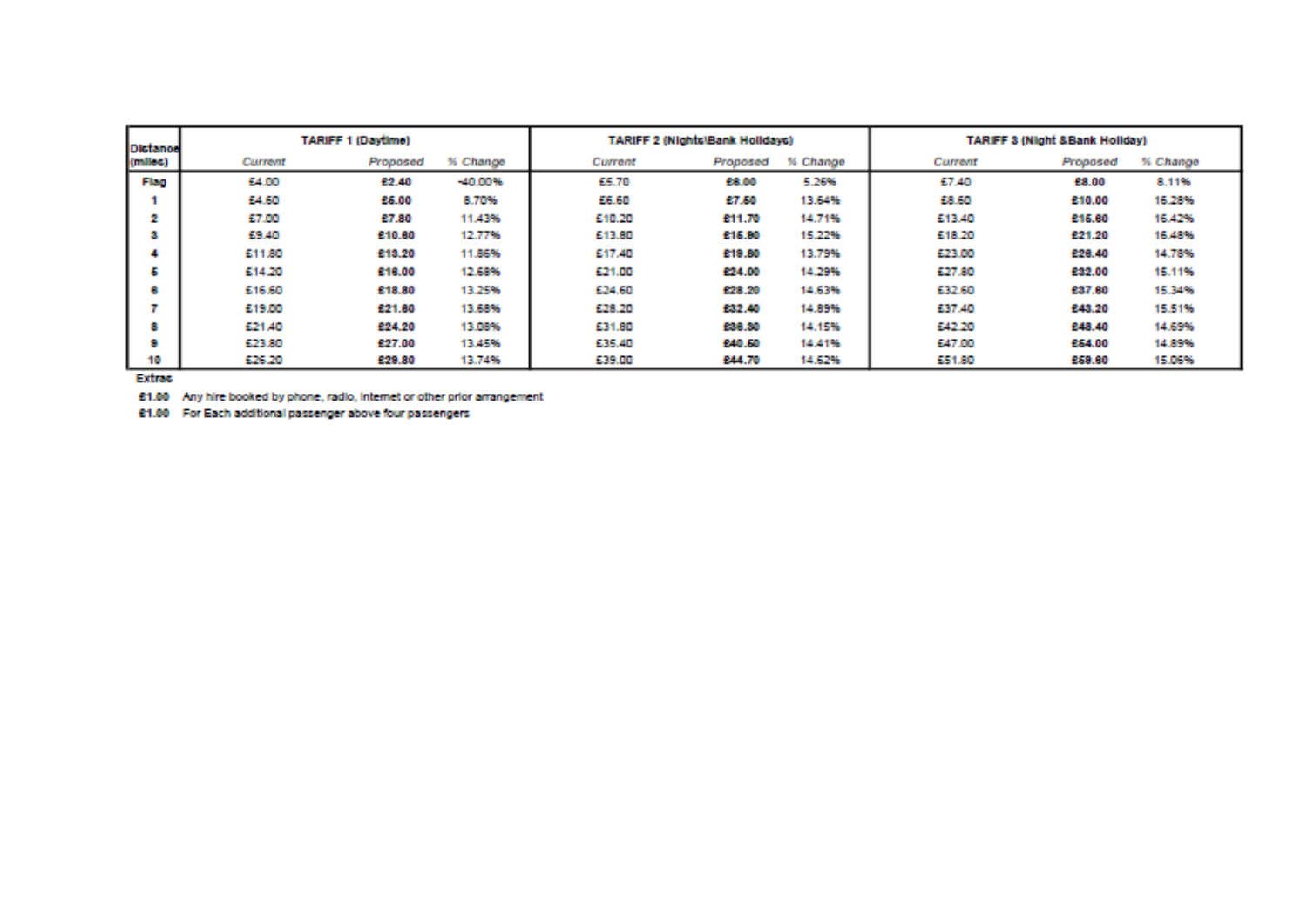Council Current vs Proposed Objectors Rate Including booking fee

| <b>CURRENT TARIFF</b>                                |                                |                                                      |                                               |                                                      |                                              |
|------------------------------------------------------|--------------------------------|------------------------------------------------------|-----------------------------------------------|------------------------------------------------------|----------------------------------------------|
| Name:<br>Date:<br>31/01/2014                         | <b>TARIFF 1 - Baclo Fare</b>   | Name:<br>Date:                                       | <b>TARIFF 2 EveningciBank H</b><br>31/01/2014 | <b>IName:</b><br>Date:                               | <b>TARIFF 3 - XmacWow Year</b><br>31/01/2014 |
| Solling charge:<br>Walt:                             | £100.00<br>40.<br>$($ secs $)$ | <b>Solling charge:</b><br><b>Walt:</b>               | £100.00<br>40 (secs)                          | <b>Solling charge:</b><br><b>Walt:</b>               | 5100.00<br>40 (secs)                         |
| Flag fall + Booking Fee                              | £4.00 A                        | Flag fall + Booking Fee                              | £5.70 A                                       | Flag fall + Booking Fee                              | 57.40 A                                      |
| initial yardage:                                     | 1466 B                         | Initial yardage:                                     | 1466 B                                        | Initial yardage:                                     | 1466 B                                       |
| <b>Unit thereafter:</b>                              | 146.6 <sup>C</sup>             | Unit thereafter:                                     | 146.6 C                                       | Unit thereafter:                                     | 146.6 C                                      |
| Price unit:                                          | 0.2 <sub>D</sub>               | Price unit:                                          | $0.3$ D                                       | <b>IPrice unit:</b>                                  | 0.4 D                                        |
| Initial Walting Time (sees):<br>Walting time by hour | 400<br>218                     | Initial Walting Time (sees):<br>Walting time by hour | 400<br>627                                    | initial Walting Time (sees):<br>Walting time by hour | 400<br>238                                   |

**PROPOSAL** 

| Name:<br>Solling charge:<br>Walt:                    | TARIFF 1 (Daytime)<br>£100.00<br>30 (secs) | Name:<br><b>Solling charge:</b><br>Walt              | TARIFF 2 Evenings\Bank He<br>£100.00<br>30 (secs) | Name:<br>Solling charge:<br><b>Walt:</b>             | <b>TARIFF 3-Xmac\New Year</b><br>5100.00<br>30 (secs) |
|------------------------------------------------------|--------------------------------------------|------------------------------------------------------|---------------------------------------------------|------------------------------------------------------|-------------------------------------------------------|
| Flag fall + Booking Fee                              | E5.00 A                                    | Flag fall + Booking Fee                              | £7.00 A                                           | Flag fall + Booking Fee                              | £9.00 A                                               |
| initial yardage:                                     | 152 B                                      | Initial yardage:                                     | 1152 B                                            | Initial yardage:                                     | 1152 B                                                |
| Unit thereafter:                                     | 128 C                                      | Unit thereafter:                                     | 128 C                                             | Unit thereafter:                                     | 128 C                                                 |
| Price unit:                                          | 0.2 D                                      | Price unit:                                          | $0.3$ D                                           | Price unit:                                          | 0.4 D                                                 |
| Initial Walting Time (sees):<br>Walting time by hour | 270<br>224                                 | Initial Walting Time (sees):<br>Walting time by hour | 270<br>£38                                        | Initial Walting Time (sees):<br>Walting time by hour | 270<br>248                                            |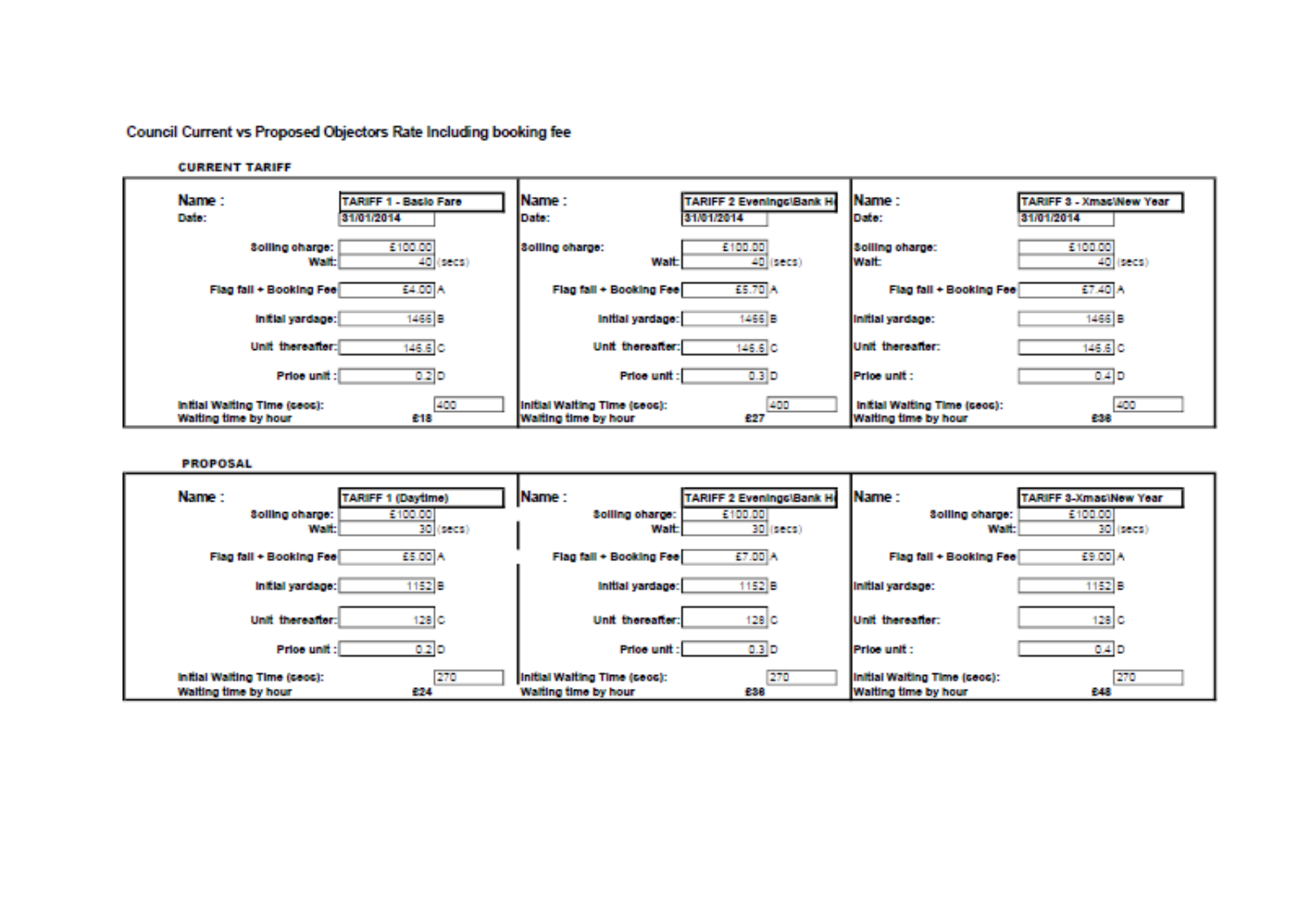| Distance                            |              | <b>TARIFF 1 (Daytime)</b> |          |         | <b>TARIFF 2 (Nights)Bank Holidavs)</b> |          | <b>TARIFF 3 (Night &amp;Bank Holiday)</b> |          |          |
|-------------------------------------|--------------|---------------------------|----------|---------|----------------------------------------|----------|-------------------------------------------|----------|----------|
| (miles)                             | Current      | Proposed                  | % Change | Current | Proposed                               | % Change | Current                                   | Proposed | % Change |
| Flag                                | <b>EA.DD</b> | 25.00                     | 25,00%   | 55.70   | 27.00                                  | 22.81%   | 57.40                                     | 29.00    | 21.62%   |
|                                     | 54.60        | 28.00                     | 30.43%   | 55.60   | 23,50                                  | 28.79%   | 68.60                                     | 211.00   | 27.91%   |
| 2.                                  | 57.00        | 23.30                     | 25.71%   | 510.20  | 612.70                                 | 24.51%   | 613.40                                    | 216,60   | 23.88%   |
| з.                                  | 53.40        | 211.00                    | 23.40%   | 513.80  | 210,90                                 | 22,46%   | 618.20                                    | 622.20   | 21,98%   |
|                                     | 511,80       | 214.20                    | 20.34%   | 517.40  | 220,80                                 | 19,54%   | 523.00                                    | 827.40   | 19.13%   |
| 6.                                  | 614.20       | 247.00                    | 19.72%   | 621.00  | 226,00                                 | 19.05%   | 527.80                                    | 233,00   | 18,71%   |
| œ.                                  | 616.60       | 219,80                    | 19.28%   | 624.60  | 529.20                                 | 18.70%   | 532.60                                    | 238,00   | 18,40%   |
|                                     | 619.00       | 622.00                    | 18.95%   | 628.20  | 233,40                                 | 18,44%   | 537.40                                    | 244.20   | 18.18%   |
| 81                                  | 521.40       | 226.20                    | 17.76%   | 631.80  | 237.30                                 | 17,30%   | \$42,20                                   | 249,40   | 17.06%   |
| U.                                  | 623.80       | 228.00                    | 17.65%   | 635.40  | 241,50                                 | 17.23%   | 547.00                                    | 266,00   | 17.02%   |
| 10<br>$\mathbf{r}$ and $\mathbf{r}$ | 526.20       | 230.80                    | 17,56%   | 639.00  | 645.70                                 | 17.18%   | 551.80                                    | 200,00   | 16,99%   |

**Extras** 

 $E1.00$  Any hire booked by phone, radio, internet or other prior arrangement (included in the above examples)  $E1.00$  For Each additional passenger above four passengers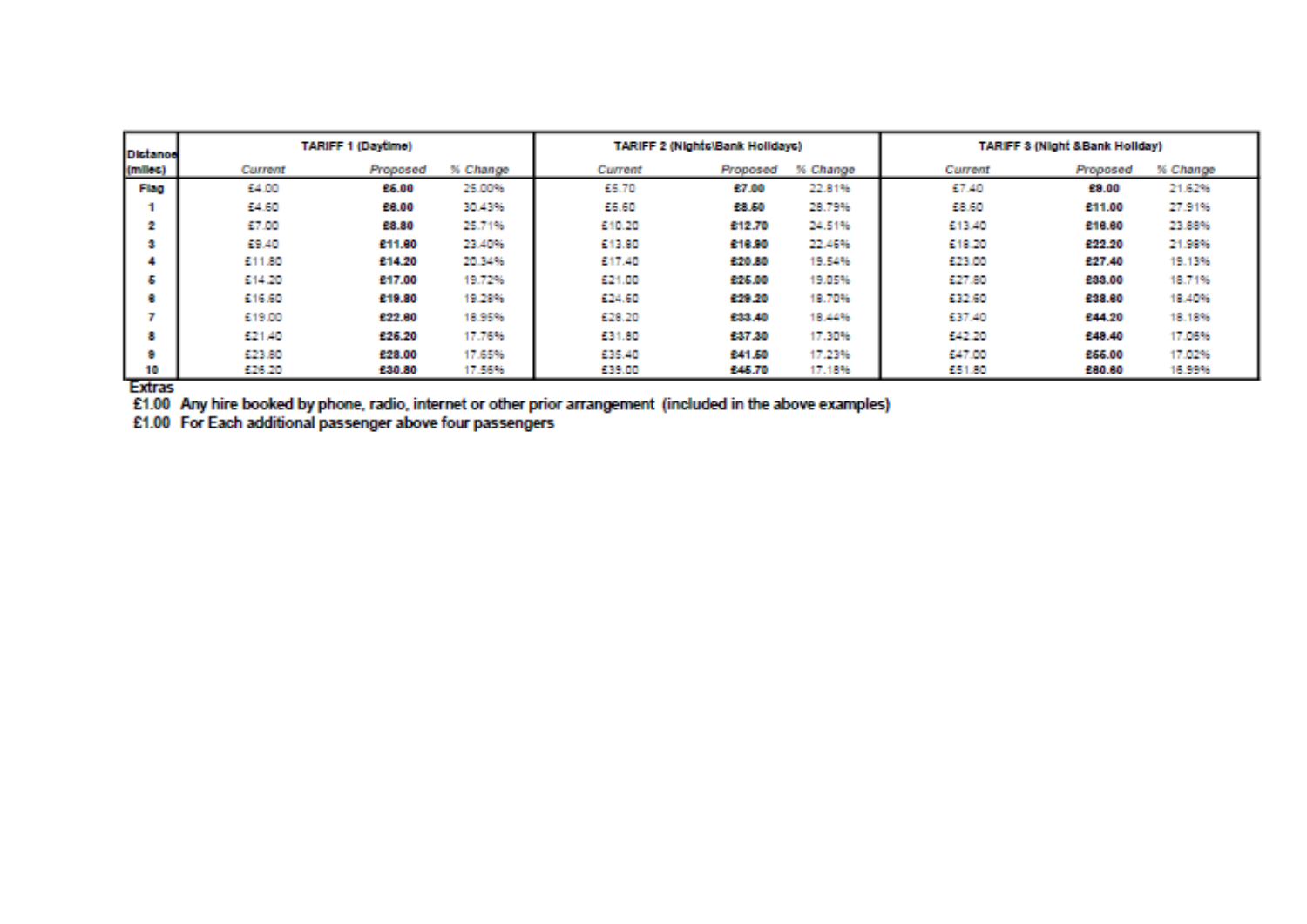## **Current Rate vs Objector Proposed rate**

**CURRENT TARIFF** 

| Name:<br>Date:                                       | TARIFF 1 - Basic Fare<br>31/01/2014 | Name:<br>Date:                                       | <b>TARIFF 2 Evenings\Bank Hd</b><br>31/01/2014 | <b>Name:</b><br>Date:                                | <b>TARIFF 3 - XmacWew Year</b><br>31/01/2014 |
|------------------------------------------------------|-------------------------------------|------------------------------------------------------|------------------------------------------------|------------------------------------------------------|----------------------------------------------|
| Solling charge:<br>Walt: I                           | E100.00<br>40 (secs)                | Solling charge:<br><b>Walt:</b>                      | 5100.00<br>40 (secs)                           | solling charge:<br><b>I Walt</b>                     | 5100.00<br>40 (secs)                         |
| Flag fall:                                           | E3.40 A                             | <b>Flag fall:</b>                                    | ES.10 A                                        | <b>Flag fall:</b>                                    | EG.80 A                                      |
| Initial yardage:                                     | 1466 <sup>B</sup>                   | Initial vardage:                                     | 1466 B                                         | <b>Initial vardage:</b>                              | 1466 B                                       |
| <b>Unit thereafter:</b>                              | 145.5 C                             | Unit therealter:                                     | 146.6 C                                        | Unit thereafter:                                     | 146.6 C                                      |
| Price unit:                                          | <b>D.2 D</b>                        | <b>Price unit:</b>                                   | 0.3 D                                          | <b>IPrice unit:</b>                                  | 0.4 D                                        |
| initial Walting Time (sees):<br>Waiting time by hour | 400<br>212                          | Initial Waiting Time (sees):<br>Walting time by hour | 1400<br>527                                    | initial Walting Time (sees):<br>Walting time by hour | 400<br>e un                                  |

**PROPOSAL** 

| Name:<br>Solling charge:<br>Walt:                    | <b>TARIFF 1 Basic Fare</b><br>£100,00<br>30 (secs) | Name:<br>Solling charge:<br><b>Walt:</b>             | TARIFF 2 Evenings\Bank He<br>6100.00<br>30 (secs) | Name:<br>Solling charge:<br>Walt:                    | TARIFF 3-Xmac\New Year<br>6100.00<br>30 (secs) |
|------------------------------------------------------|----------------------------------------------------|------------------------------------------------------|---------------------------------------------------|------------------------------------------------------|------------------------------------------------|
| Flag fall:                                           | EA.DO A                                            | <b>Flag fall:</b>                                    | 56.00 A                                           | <b>Flag fall:</b>                                    | E8.00 A                                        |
| Initial yardage:                                     | 1152 18                                            | Initial yardage:                                     | 152 B                                             | Initial yardage:                                     | 1152 B                                         |
| <b>Unit thereatier:</b>                              | 128 G.                                             | <b>Unit thereafter:</b>                              | 128 IC                                            | lunit thereafter:                                    | 128 C.                                         |
| <b>Price unit:</b>                                   | <b>D.2 D</b>                                       | <b>Price unit:</b>                                   | 0.3 D                                             | <b>IPrice unit:</b>                                  | <b>0.4 D</b>                                   |
| initial Walting Time (sees):<br>Walting time by hour | 270<br>224                                         | Initial Waiting Time (sees):<br>Walting time by hour | 270<br>4200                                       | Initial Walting Time (sees):<br>Walting time by hour | -270<br>23.00                                  |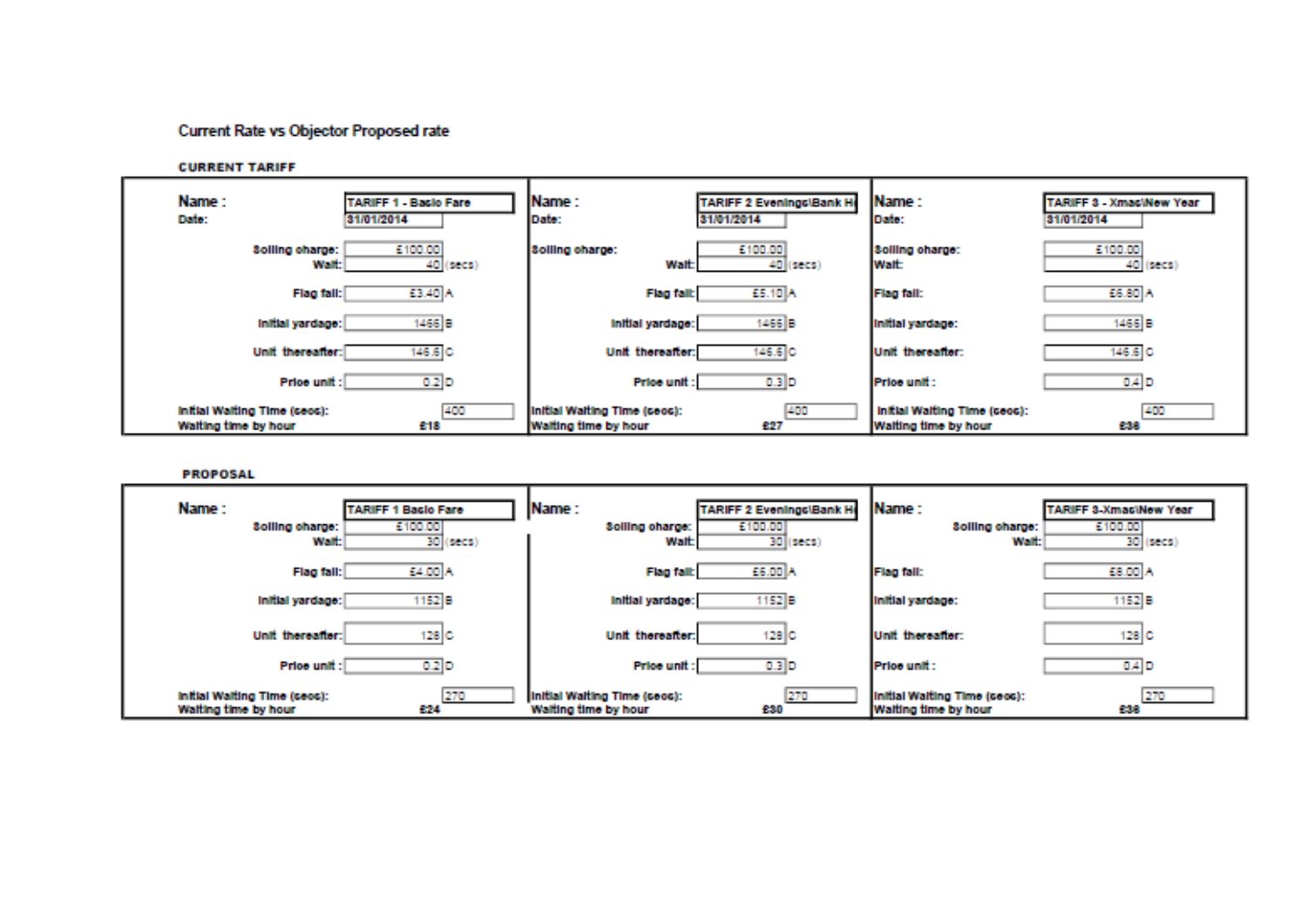| Distance    | <b>TARIFF 1 (Daytime)</b> |          |          | <b>TARIFF 2 (Nights)Bank Holidays)</b> |          |          | <b>TARIFF 3 (Night &amp;Bank Holiday)</b> |          |          |
|-------------|---------------------------|----------|----------|----------------------------------------|----------|----------|-------------------------------------------|----------|----------|
| (miles)     | Current                   | Proposed | % Change | Current                                | Proposed | % Change | Current                                   | Proposed | % Change |
| <b>Flag</b> | 53.40                     | 24.00    | 17.65%   | 55.10                                  | 22,00    | 17.65%   | 55.80                                     | 28.00    | 17.65%   |
|             | \$24,000                  | 25.00    | 25,00%   | 56.00                                  | P.T.AD   | 25,00%   | 533,100                                   | 210.00   | 25,00%   |
| 2           | 55.40                     | 47.80    | 21.88%   | <b>E9.60</b>                           | 611.70   | 21,88%   | 612.80                                    | 215,00   | 21,88%   |
| а           | 533, 841                  | 210.00   | 20.45%   | 513.20                                 | 616.00   | 201.45%  | 617.60                                    | 621.20   | 2014576  |
|             | 611.20                    | 213,20   | 17.86%   | 516.80                                 | 619.80   | 17,86%   | 522.40                                    | 820.40   | 17.86%   |
| Б           | \$13,60                   | 210.00   | 17.65%   | 520.40                                 | \$24.00  | 17.65%   | 627.20                                    | 632.00   | 17.65%   |
| о           | 616.00                    | 218,80   | 17.50%   | 524.00                                 | \$28.20  | 17.50%   | 532.00                                    | 237.00   | 17.50%   |
|             | £18.40                    | 521.00   | 17.39%   | 527.60                                 | 132.40   | 17.39%   | \$36,80                                   | £43.20   | 17.39%   |
| a           | 520.80                    | 224,20   | 16.35%   | 531.20                                 | £28.20   | 16.35%   | 641.60                                    | 248.40   | 16,35%   |
| u           | 523.20                    | 527.00   | 16.38%   | 434.80                                 | £40.60   | 16.38%   | \$46,40                                   | 264.00   | 16.38%   |
| 10          | 625.60                    | 429.80   | 16.41%   | 538.40                                 | £44.70   | 16.41%   | 551.20                                    | 669.00   | 16.41%   |

**Plus Extras** 

 $£1.00$  Any hire booked by phone, radio, internet or other prior arrangement  $£1.00$  For Each additional passenger above four passengers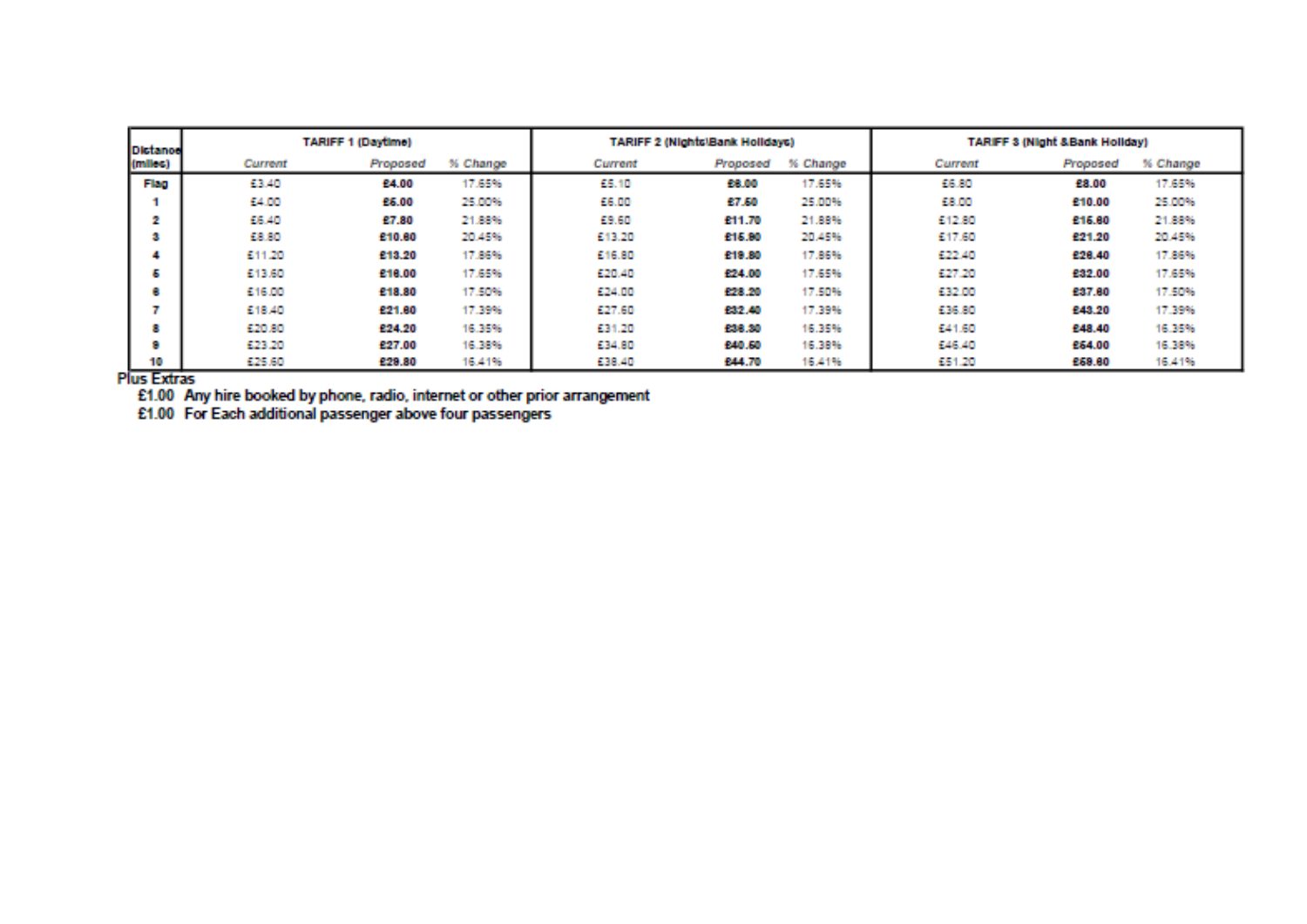

**VGT PROPOSAL** 

| Name:<br><b>Solling charge:</b><br>Walt: I           | TARIFF 1 (Daytime)<br>5100.00<br>30<br>$($ sec $\mathbf{x}$ $)$ | Name:<br>Solling charge:<br><b>Walt:</b>             | <b>TARIFF 2 Evenings\Bank H</b><br>5100.00<br>30)<br>(5005) | Name:<br><b>Solling charge:</b><br>Walt:             | <b>TARIFF 3 XmaclNew Year</b><br><b>E100.00</b><br>30 (secs) |
|------------------------------------------------------|-----------------------------------------------------------------|------------------------------------------------------|-------------------------------------------------------------|------------------------------------------------------|--------------------------------------------------------------|
| Flag fall:                                           | 64.00 A                                                         | <b>Flag fall:</b>                                    | £6.00 A                                                     | <b>Flag fall:</b>                                    | 58.00 A                                                      |
| Initial yardage:                                     | 1152 B                                                          | Initial yardage:                                     | 1152 B                                                      | Initial yardage:                                     | 1152 B                                                       |
| <b>Unit thereafter:</b>                              | 128 C                                                           | <b>Unit thereatier:</b>                              | 128 C                                                       | Unit thereatier:                                     | 128 C                                                        |
| Price unit:                                          | <b>D.2 D</b>                                                    | <b>Price unit:</b>                                   | 0.3 D                                                       | Price unit:                                          | <b>0.4 D</b>                                                 |
| Initial Walting Time (sees):<br>Walting time by hour | 270<br>824                                                      | Initial Waiting Time (sees):<br>Walting time by hour | 270<br>520                                                  | Initial Walting Time (sees):<br>Walting time by hour | 270<br>238                                                   |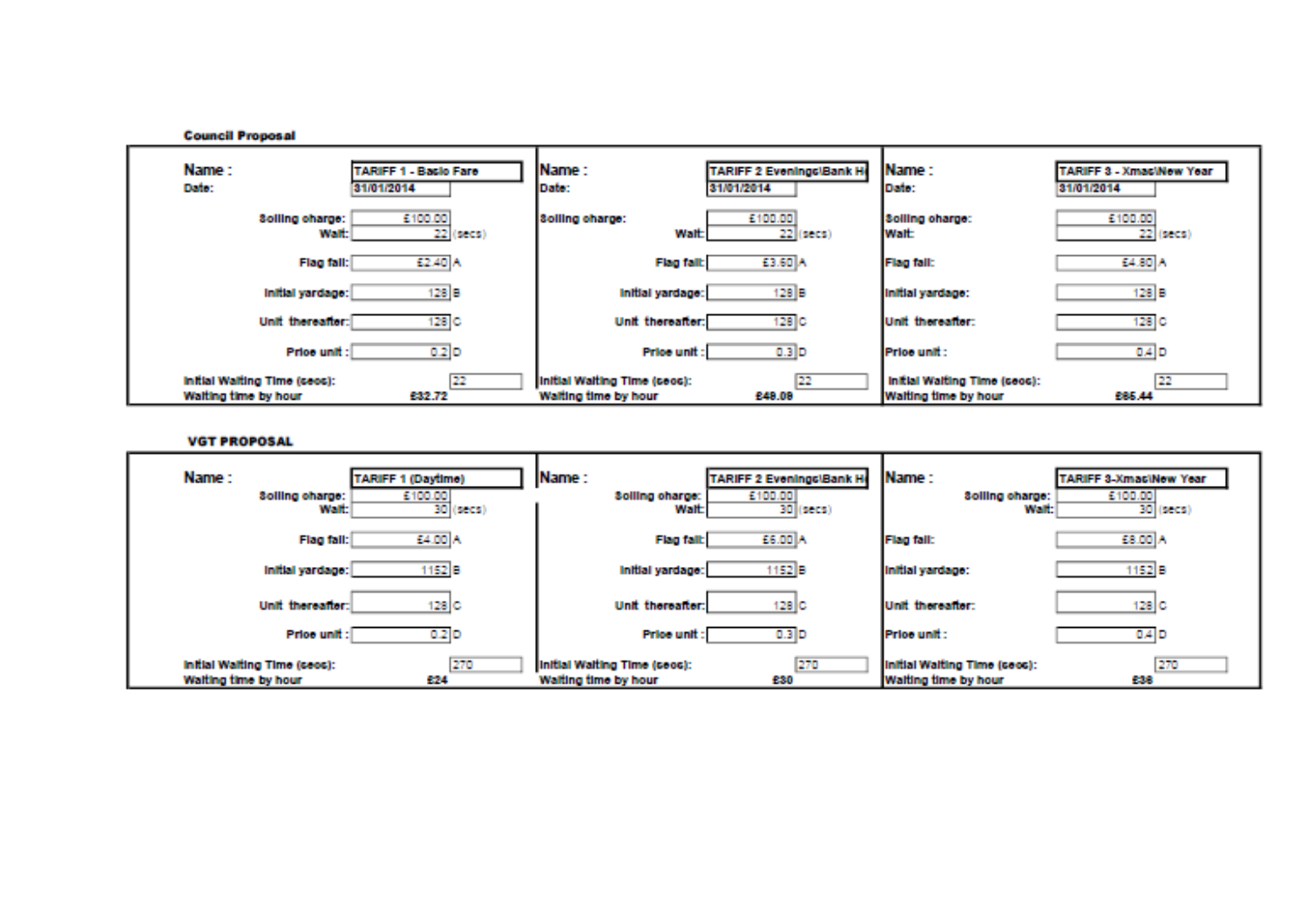| <b>Distance</b> | <b>TARIFF 1 (Daytime)</b> |                       |              | <b>TARIFF 2 (Nights)Bank Holidavs)</b> |                              |        | <b>TARIFF 3 (Night &amp;Bank Holiday)</b> |                       |               |
|-----------------|---------------------------|-----------------------|--------------|----------------------------------------|------------------------------|--------|-------------------------------------------|-----------------------|---------------|
| (miles)         | <b>Council Sugested</b>   | VGT Proposed % Change |              | <b>Council Sugested</b>                | <b>VGT Proposed % Change</b> |        | <b>Council Sucested</b>                   | VGT Proposed % Change |               |
| <b>Hap</b>      | 62.40                     | 24.00                 | 66.67%       | 53.60                                  | 933,00                       | 66.67% | 54.811                                    | 28.00                 | 66,67%        |
|                 | 65.00                     | 25.00                 | 0.00%        | 57.50                                  | 57.50                        | 0.00%  | 610,00                                    | 210.00                | <b>DUDDEN</b> |
| z               | 57.80                     | 47.80                 | 0.00%        | 611.70                                 | 511.70                       | 0.00%  | \$15,60                                   | 215,80                | 10.10196      |
| э               | 610,60                    | 210.00                | 0.00%        | 515.90                                 | 415.00                       | 0.00%  | 621.20                                    | 221.20                | 0.00%         |
|                 | 613.20                    | 213,20                | 0.00%        | 619.80                                 | 510,50                       | 0.00%  | \$26,40                                   | 228.40                | <b>D.DDWG</b> |
| 6.              | £16.00                    | 210,00                | 0.00%        | 624.00                                 | 124.00                       | 0.00%  | 632.00                                    | 532.00                | 0.00%         |
| ۰               | 518.80                    | 218.80                | 10,009%      | 628.20                                 | 123,20                       | 0.00%  | 537.60                                    | 237.00                | <b>D.DDWG</b> |
|                 | 621.60                    | \$21.00               | 0.00%        | 532.40                                 | 532,40                       | 0.00%  | 643.20                                    | 243,20                | 0.00%         |
| Ø.              | \$24,20                   | 224.20                | 0.00%        | 636.30                                 | 538.39                       | 0.00%  | \$248,40                                  | 248.40                | <b>DUBBYS</b> |
| o.              | 527.00                    | 627.00                | 10.002%      | 640.50                                 | 540,50                       | 0.00%  | 554.00                                    | 254.00                | <b>DUDDEN</b> |
| 10              | 629.80                    | 229.80                | <b>BUMPS</b> | 544.70                                 | 544.70                       | 0.00%  | 559.60                                    | 269,80                | <b>DUMPS</b>  |

Extras<br>E1.00 Any hire booked by phone, radio, internet or other prior arrangement<br>E1.00 For Each additional passenger above four passengers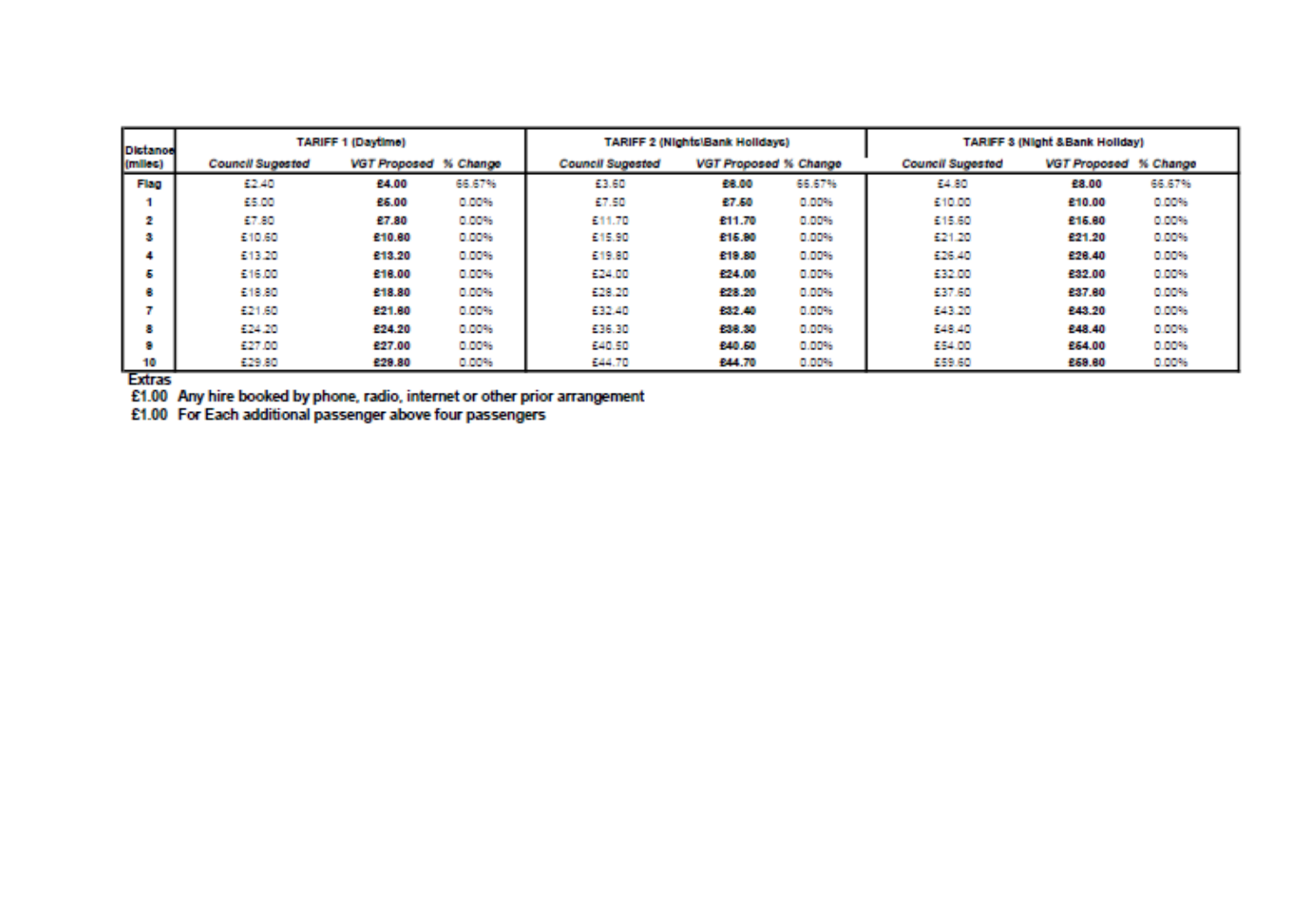## **Objection 2**

I have been corrected by one of my drivers. The 2014 fare chart is exactly the same as the 2012 fare chart. This means there has not been a rise since 2012. This would add a further 4.9% (2.6% for 2012 and 2.3% for 2013) to the figures below

Since the last fare review in 2012,

• RPI is at **25.2%** to the end of 2021 and running at 8.33% so far in 2022 (7.8 in Jan, 8.2 in Feb, 9.0 I March) , a total of **33.53%** (Source ONS)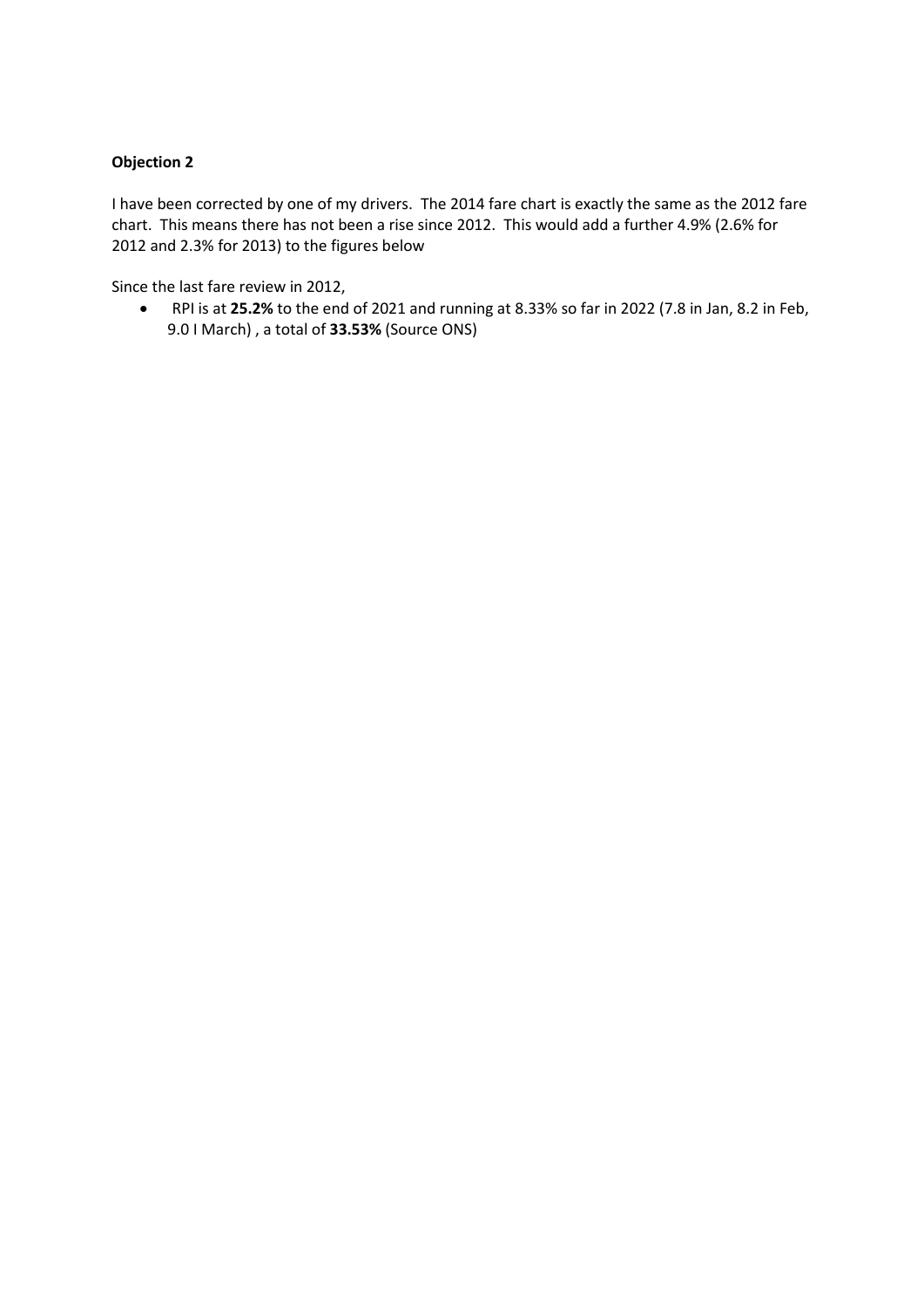| HOME SAMES<br><b>Cab Number</b><br>Waverley Borough Council<br>MAXIMUM HACKNEY CARRIAGE FARES<br>Waverley<br>(for hirings by distance and time with effect from 16th July 2012)<br>THE FARE ON THE METER WHEN IN USE MUST BE VISIBLE TO THE PASSENGER AT ALL TIMES<br>£3.40<br>Charge for any distance not exceeding ten-twelfths (10/12) mile (1466 yards,<br><b>TARIFF1</b><br>1340.8 metres) or the first eight minutes of the fare (or a combination of<br>20 <sub>P</sub><br>For each subsequent one twelfth (1/12) of a mile (146.6 yards) (134.08<br>20p<br>Waiting time - For each period of 40 seconds or part thereof<br><b>EVENINGS and BANK HOLIDAYS</b><br><b>TARIFF 2</b><br>(For hirings starting as follows:<br>between 11.00 pm and 7.00 am on Mondays to Saturdays;<br>between 10.00 pm on Sundays and 7.00 am on Mondays<br>between 6.00 pm and 11.00 pm on New Year's Eve<br>One and a half times Tariff 1 fare (BASIC FARE x 1.5)<br>(For hirings starting ONLY between 11.00 pm on Christmas Eve and 7.00 am on 27th December,<br>and between 11.00 pm New Year's Eve and 7.00 am on 2nd January)<br>(BASIC FARE x 2)<br>Two times basic fare<br>TARIFF 4 (For hirings starting ONLY between 7.00 am and 10.00 pm on SUNDAYS<br>SURCHARGE of 60p on relevant rate detailed above<br><b>EXTRA CHARGES</b><br><b>BOOKING CHARGE:</b> For hirings made otherwise than with the driver of a<br>60p<br>1.<br>hackney carriage standing or plying for hire at a rank or in a street, provided<br>that this charge is made known to the person making the booking at the time<br>the booking is made.<br><b>EXTRA PASSENGERS:</b> For each passenger in excess of one (1)<br>30p<br>SOILING CHARGE: For soiling the interior of the vehicle (by human)<br>З.<br>£100.00<br>contamination) which leaves it unfit for subsequent hiring unless cleaned.<br><b>IMPORTANT NOTES</b><br>1.<br>If the journey takes the cab outside the Waverley Borough, the driver MUST still charge in accordance with the<br>above fare scale unless a fare has been agreed otherwise with the hirer before the journey has started.<br>2.<br>Total fare includes VAT, where appropriate.<br>3.<br>Your driver will be wearing an up-to-date Waverley identification badge with photograph.<br>COMPLAINTS OR LOST PROPERTY SHOULD BE REPORTED TO WAVERLEY BOROUGH<br>COUNCIL, COUNCIL OFFICES, THE BURYS, GODALMING, SURREY (TEL: 01483-523219)<br>QUOTING, IF POSSIBLE, THE CAB NUMBER AND/OR THE DRIVER'S BADGE NUMBER. |  |
|------------------------------------------------------------------------------------------------------------------------------------------------------------------------------------------------------------------------------------------------------------------------------------------------------------------------------------------------------------------------------------------------------------------------------------------------------------------------------------------------------------------------------------------------------------------------------------------------------------------------------------------------------------------------------------------------------------------------------------------------------------------------------------------------------------------------------------------------------------------------------------------------------------------------------------------------------------------------------------------------------------------------------------------------------------------------------------------------------------------------------------------------------------------------------------------------------------------------------------------------------------------------------------------------------------------------------------------------------------------------------------------------------------------------------------------------------------------------------------------------------------------------------------------------------------------------------------------------------------------------------------------------------------------------------------------------------------------------------------------------------------------------------------------------------------------------------------------------------------------------------------------------------------------------------------------------------------------------------------------------------------------------------------------------------------------------------------------------------------------------------------------------------------------------------------------------------------------------------------------------------------------------------------------------------------------------------------------------------------------------------------------------------------------------------------------------------------------------------------------------------------------------|--|
|                                                                                                                                                                                                                                                                                                                                                                                                                                                                                                                                                                                                                                                                                                                                                                                                                                                                                                                                                                                                                                                                                                                                                                                                                                                                                                                                                                                                                                                                                                                                                                                                                                                                                                                                                                                                                                                                                                                                                                                                                                                                                                                                                                                                                                                                                                                                                                                                                                                                                                                        |  |
|                                                                                                                                                                                                                                                                                                                                                                                                                                                                                                                                                                                                                                                                                                                                                                                                                                                                                                                                                                                                                                                                                                                                                                                                                                                                                                                                                                                                                                                                                                                                                                                                                                                                                                                                                                                                                                                                                                                                                                                                                                                                                                                                                                                                                                                                                                                                                                                                                                                                                                                        |  |
|                                                                                                                                                                                                                                                                                                                                                                                                                                                                                                                                                                                                                                                                                                                                                                                                                                                                                                                                                                                                                                                                                                                                                                                                                                                                                                                                                                                                                                                                                                                                                                                                                                                                                                                                                                                                                                                                                                                                                                                                                                                                                                                                                                                                                                                                                                                                                                                                                                                                                                                        |  |
|                                                                                                                                                                                                                                                                                                                                                                                                                                                                                                                                                                                                                                                                                                                                                                                                                                                                                                                                                                                                                                                                                                                                                                                                                                                                                                                                                                                                                                                                                                                                                                                                                                                                                                                                                                                                                                                                                                                                                                                                                                                                                                                                                                                                                                                                                                                                                                                                                                                                                                                        |  |
|                                                                                                                                                                                                                                                                                                                                                                                                                                                                                                                                                                                                                                                                                                                                                                                                                                                                                                                                                                                                                                                                                                                                                                                                                                                                                                                                                                                                                                                                                                                                                                                                                                                                                                                                                                                                                                                                                                                                                                                                                                                                                                                                                                                                                                                                                                                                                                                                                                                                                                                        |  |
|                                                                                                                                                                                                                                                                                                                                                                                                                                                                                                                                                                                                                                                                                                                                                                                                                                                                                                                                                                                                                                                                                                                                                                                                                                                                                                                                                                                                                                                                                                                                                                                                                                                                                                                                                                                                                                                                                                                                                                                                                                                                                                                                                                                                                                                                                                                                                                                                                                                                                                                        |  |
|                                                                                                                                                                                                                                                                                                                                                                                                                                                                                                                                                                                                                                                                                                                                                                                                                                                                                                                                                                                                                                                                                                                                                                                                                                                                                                                                                                                                                                                                                                                                                                                                                                                                                                                                                                                                                                                                                                                                                                                                                                                                                                                                                                                                                                                                                                                                                                                                                                                                                                                        |  |
|                                                                                                                                                                                                                                                                                                                                                                                                                                                                                                                                                                                                                                                                                                                                                                                                                                                                                                                                                                                                                                                                                                                                                                                                                                                                                                                                                                                                                                                                                                                                                                                                                                                                                                                                                                                                                                                                                                                                                                                                                                                                                                                                                                                                                                                                                                                                                                                                                                                                                                                        |  |
|                                                                                                                                                                                                                                                                                                                                                                                                                                                                                                                                                                                                                                                                                                                                                                                                                                                                                                                                                                                                                                                                                                                                                                                                                                                                                                                                                                                                                                                                                                                                                                                                                                                                                                                                                                                                                                                                                                                                                                                                                                                                                                                                                                                                                                                                                                                                                                                                                                                                                                                        |  |
|                                                                                                                                                                                                                                                                                                                                                                                                                                                                                                                                                                                                                                                                                                                                                                                                                                                                                                                                                                                                                                                                                                                                                                                                                                                                                                                                                                                                                                                                                                                                                                                                                                                                                                                                                                                                                                                                                                                                                                                                                                                                                                                                                                                                                                                                                                                                                                                                                                                                                                                        |  |
|                                                                                                                                                                                                                                                                                                                                                                                                                                                                                                                                                                                                                                                                                                                                                                                                                                                                                                                                                                                                                                                                                                                                                                                                                                                                                                                                                                                                                                                                                                                                                                                                                                                                                                                                                                                                                                                                                                                                                                                                                                                                                                                                                                                                                                                                                                                                                                                                                                                                                                                        |  |
|                                                                                                                                                                                                                                                                                                                                                                                                                                                                                                                                                                                                                                                                                                                                                                                                                                                                                                                                                                                                                                                                                                                                                                                                                                                                                                                                                                                                                                                                                                                                                                                                                                                                                                                                                                                                                                                                                                                                                                                                                                                                                                                                                                                                                                                                                                                                                                                                                                                                                                                        |  |
|                                                                                                                                                                                                                                                                                                                                                                                                                                                                                                                                                                                                                                                                                                                                                                                                                                                                                                                                                                                                                                                                                                                                                                                                                                                                                                                                                                                                                                                                                                                                                                                                                                                                                                                                                                                                                                                                                                                                                                                                                                                                                                                                                                                                                                                                                                                                                                                                                                                                                                                        |  |
|                                                                                                                                                                                                                                                                                                                                                                                                                                                                                                                                                                                                                                                                                                                                                                                                                                                                                                                                                                                                                                                                                                                                                                                                                                                                                                                                                                                                                                                                                                                                                                                                                                                                                                                                                                                                                                                                                                                                                                                                                                                                                                                                                                                                                                                                                                                                                                                                                                                                                                                        |  |
|                                                                                                                                                                                                                                                                                                                                                                                                                                                                                                                                                                                                                                                                                                                                                                                                                                                                                                                                                                                                                                                                                                                                                                                                                                                                                                                                                                                                                                                                                                                                                                                                                                                                                                                                                                                                                                                                                                                                                                                                                                                                                                                                                                                                                                                                                                                                                                                                                                                                                                                        |  |
|                                                                                                                                                                                                                                                                                                                                                                                                                                                                                                                                                                                                                                                                                                                                                                                                                                                                                                                                                                                                                                                                                                                                                                                                                                                                                                                                                                                                                                                                                                                                                                                                                                                                                                                                                                                                                                                                                                                                                                                                                                                                                                                                                                                                                                                                                                                                                                                                                                                                                                                        |  |
|                                                                                                                                                                                                                                                                                                                                                                                                                                                                                                                                                                                                                                                                                                                                                                                                                                                                                                                                                                                                                                                                                                                                                                                                                                                                                                                                                                                                                                                                                                                                                                                                                                                                                                                                                                                                                                                                                                                                                                                                                                                                                                                                                                                                                                                                                                                                                                                                                                                                                                                        |  |
|                                                                                                                                                                                                                                                                                                                                                                                                                                                                                                                                                                                                                                                                                                                                                                                                                                                                                                                                                                                                                                                                                                                                                                                                                                                                                                                                                                                                                                                                                                                                                                                                                                                                                                                                                                                                                                                                                                                                                                                                                                                                                                                                                                                                                                                                                                                                                                                                                                                                                                                        |  |
|                                                                                                                                                                                                                                                                                                                                                                                                                                                                                                                                                                                                                                                                                                                                                                                                                                                                                                                                                                                                                                                                                                                                                                                                                                                                                                                                                                                                                                                                                                                                                                                                                                                                                                                                                                                                                                                                                                                                                                                                                                                                                                                                                                                                                                                                                                                                                                                                                                                                                                                        |  |
|                                                                                                                                                                                                                                                                                                                                                                                                                                                                                                                                                                                                                                                                                                                                                                                                                                                                                                                                                                                                                                                                                                                                                                                                                                                                                                                                                                                                                                                                                                                                                                                                                                                                                                                                                                                                                                                                                                                                                                                                                                                                                                                                                                                                                                                                                                                                                                                                                                                                                                                        |  |
|                                                                                                                                                                                                                                                                                                                                                                                                                                                                                                                                                                                                                                                                                                                                                                                                                                                                                                                                                                                                                                                                                                                                                                                                                                                                                                                                                                                                                                                                                                                                                                                                                                                                                                                                                                                                                                                                                                                                                                                                                                                                                                                                                                                                                                                                                                                                                                                                                                                                                                                        |  |
|                                                                                                                                                                                                                                                                                                                                                                                                                                                                                                                                                                                                                                                                                                                                                                                                                                                                                                                                                                                                                                                                                                                                                                                                                                                                                                                                                                                                                                                                                                                                                                                                                                                                                                                                                                                                                                                                                                                                                                                                                                                                                                                                                                                                                                                                                                                                                                                                                                                                                                                        |  |
|                                                                                                                                                                                                                                                                                                                                                                                                                                                                                                                                                                                                                                                                                                                                                                                                                                                                                                                                                                                                                                                                                                                                                                                                                                                                                                                                                                                                                                                                                                                                                                                                                                                                                                                                                                                                                                                                                                                                                                                                                                                                                                                                                                                                                                                                                                                                                                                                                                                                                                                        |  |
|                                                                                                                                                                                                                                                                                                                                                                                                                                                                                                                                                                                                                                                                                                                                                                                                                                                                                                                                                                                                                                                                                                                                                                                                                                                                                                                                                                                                                                                                                                                                                                                                                                                                                                                                                                                                                                                                                                                                                                                                                                                                                                                                                                                                                                                                                                                                                                                                                                                                                                                        |  |
|                                                                                                                                                                                                                                                                                                                                                                                                                                                                                                                                                                                                                                                                                                                                                                                                                                                                                                                                                                                                                                                                                                                                                                                                                                                                                                                                                                                                                                                                                                                                                                                                                                                                                                                                                                                                                                                                                                                                                                                                                                                                                                                                                                                                                                                                                                                                                                                                                                                                                                                        |  |
|                                                                                                                                                                                                                                                                                                                                                                                                                                                                                                                                                                                                                                                                                                                                                                                                                                                                                                                                                                                                                                                                                                                                                                                                                                                                                                                                                                                                                                                                                                                                                                                                                                                                                                                                                                                                                                                                                                                                                                                                                                                                                                                                                                                                                                                                                                                                                                                                                                                                                                                        |  |
|                                                                                                                                                                                                                                                                                                                                                                                                                                                                                                                                                                                                                                                                                                                                                                                                                                                                                                                                                                                                                                                                                                                                                                                                                                                                                                                                                                                                                                                                                                                                                                                                                                                                                                                                                                                                                                                                                                                                                                                                                                                                                                                                                                                                                                                                                                                                                                                                                                                                                                                        |  |